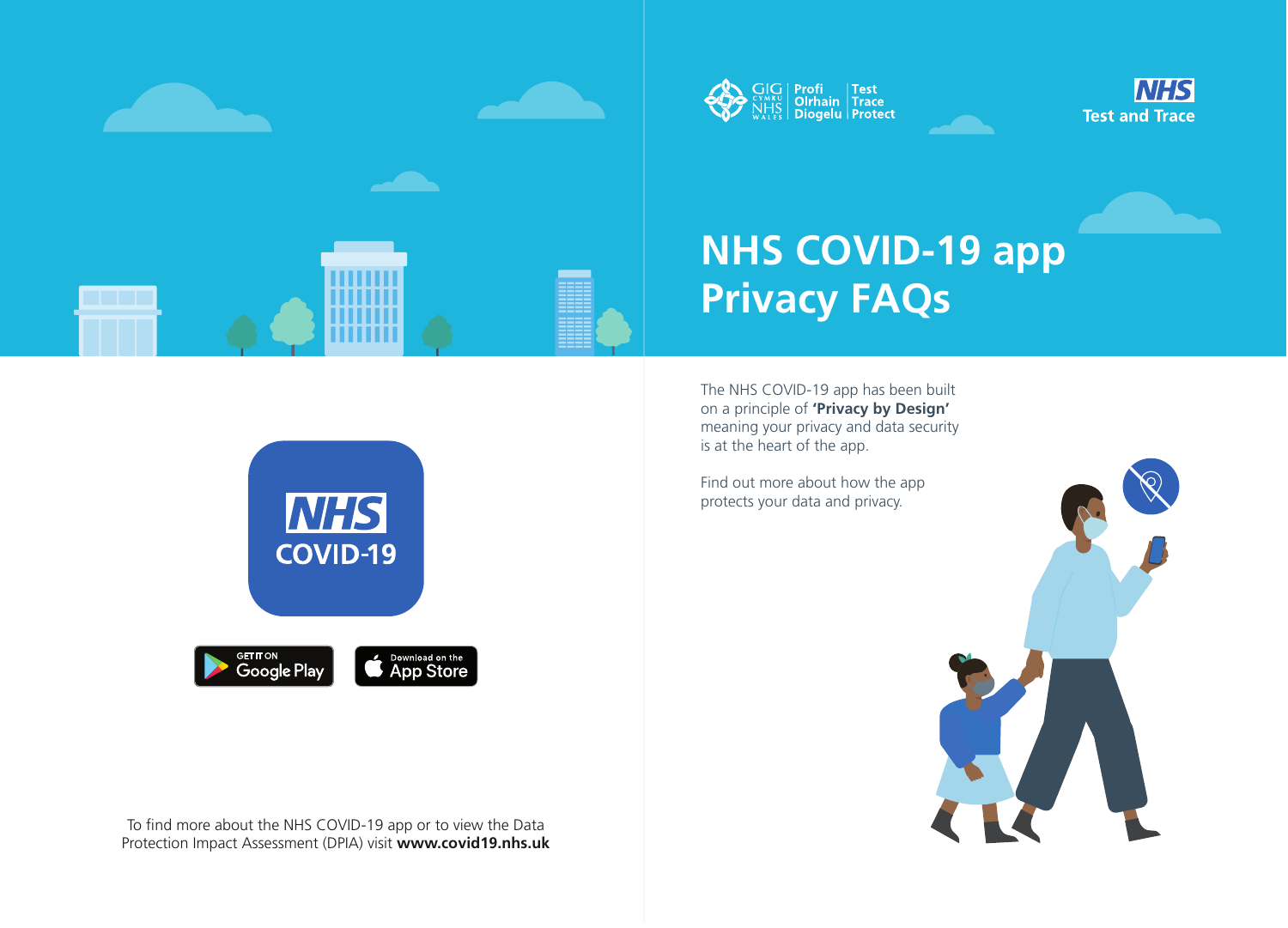#### **What data does the app store collect?**

The app collects the following information and holds it on your phone:

- The postcode district you enter when you install the app, this is the first part of your postcode before the space
- The symptom information you enter onto the app

You are able to view all the data held about you and you can delete it at any time.

## **How can I be sure my data is safe?**

The app has been designed using Google and Apple technology to use as little personal data and information as possible. All the data that could directly identify you is held on your phone and not shared anywhere else. Any data that is provided from the phone will always be made anonymous to prevent us and anyone else from identifying you or others.

The app only uses your postcode district. This is the first part of your postcode up until the space. For example, "PE12". It will not provide the precise location where you live.

The app uses random unique IDs for contact tracing. These codes are shared between other app users' phones and they change every 15 minutes. When shared, these codes will remain on phones for 14 days to cover the incubation period of coronavirus. There is no way for another app user to identify you from this code.

All analytics data is anonymous and cannot be linked back to you in any way. By using the app, you will be making an important contribution in supporting the NHS and helping us to win the fight against coronavirus.

# **Why does the NHS COVID-19 app ask for my postcode district?**

We need your postcode district to help the NHS:

- Learn more about the impact of coronavirus (COVID-19) on the public, communities and local services
- Monitor the effectiveness of the app
- Predict and manage demand on local hospital services
- of coronavirus



• Provide tailored advice to people and app users living within an area at high risk

# **What data is shared outside the app?**

By using the app, analytics data is collected which helps us to learn more about the virus and how we can develop our public health response. For example, we can tell the number of people who have booked tests, through data collected, when you select the option to 'book a test' on the app. By entering symptoms and sharing this information with the app, we can learn more about the locations where symptoms are developing.